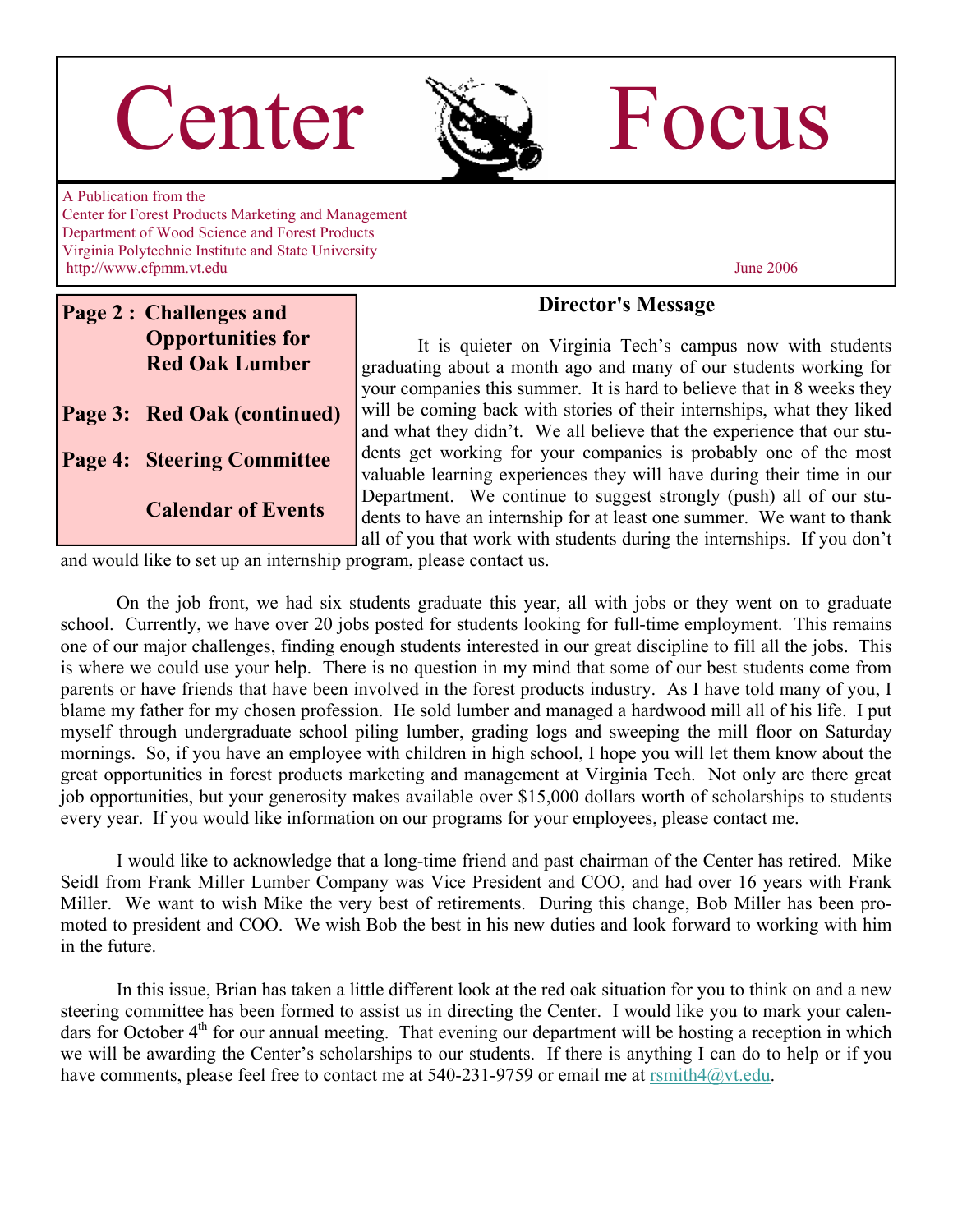#### **Challenges and Opportunities for Red Oak Lumber**

The market demand for red oak lumber has been depressed. This has and may continue to negatively affect hardwood sawmills. The decrease in domestic furniture manufacturing; the increased usage of recycled pallet parts; the declining preference for red oak in the cabinet and flooring markets; and the increased substitution of engineered wood products in furniture manufacturing have all contributed to a decline in prices and market demand for red oak lumber. Many mills have been sawing other species that are in higher demand. However, with red oak accounting for a large portion of the eastern hardwood forest, some sawmills don't have the luxury of sawing other species. If mills can't change their product, then what can they do? There are a number of strategic models mills could employ, from Porter's three competitive strategies to the Boston Consulting Group's Matrix. Another is Ansoff's Product Market Opportunity Matrix shown in Figure 1. Existing and new markets are shown on the horizontal axis and existing and new products are shown on the vertical axis<sup>1</sup>.

|                 | <b>Markets</b>                                                                                                                                                                        |                                                                                                                                       |
|-----------------|---------------------------------------------------------------------------------------------------------------------------------------------------------------------------------------|---------------------------------------------------------------------------------------------------------------------------------------|
|                 | Existing                                                                                                                                                                              | <b>New</b>                                                                                                                            |
| Existing        | <b>Market Penetration</b><br>pallets<br>furniture<br>cabinets<br>flooring<br>millwork<br>exports<br>railway ties                                                                      | <b>Market Development</b><br>export market for low grade<br>lumber and dimension<br>transportation<br>timber framing and log<br>homes |
| Products<br>New | <b>Product Development</b><br>custom grades<br>treated lumber<br>radius edge decking<br>fencing<br>siding<br>glulam beams and logs<br>Paneling<br>Prefabricated/assembled<br>products | Diversification<br>erosion control products<br>habitat restoration products                                                           |

Figure 1. Red Oak Lumber Product Opportunity Matrix

 A market penetration strategy focuses on traditional markets and existing products. The goal of this strategy is to capture greater market share from your competitors. This strategy can be thought of as the day to day competitive environment. The market development and product development strategies are complementary. As new markets are investigated, products often times have to be modified in order to meet the attributes demanded by the market. There may exist market development opportunities for red oak in low grade lumber exports, transportation, and the timber framing and log home manufacturing markets. These markets may require adjustments to the product in the form of custom grades and treated lumber.

(continued on next page)





Published Quarterly By The Center for Forest Products Marketing and Management

 Department of Wood Science and Forest Products Virginia Tech 1650 Ramble Road Mail Code 0503 Blacksburg, VA 24061

> **EDITOR**  Brian Perkins

**CONTRIBUTING EDITORS**  Angie Riegel Bob Smith

**PHONE: (540) 231-4406 FAX: (540) 231-8868** 



VT/0023/0801/1.7M/220696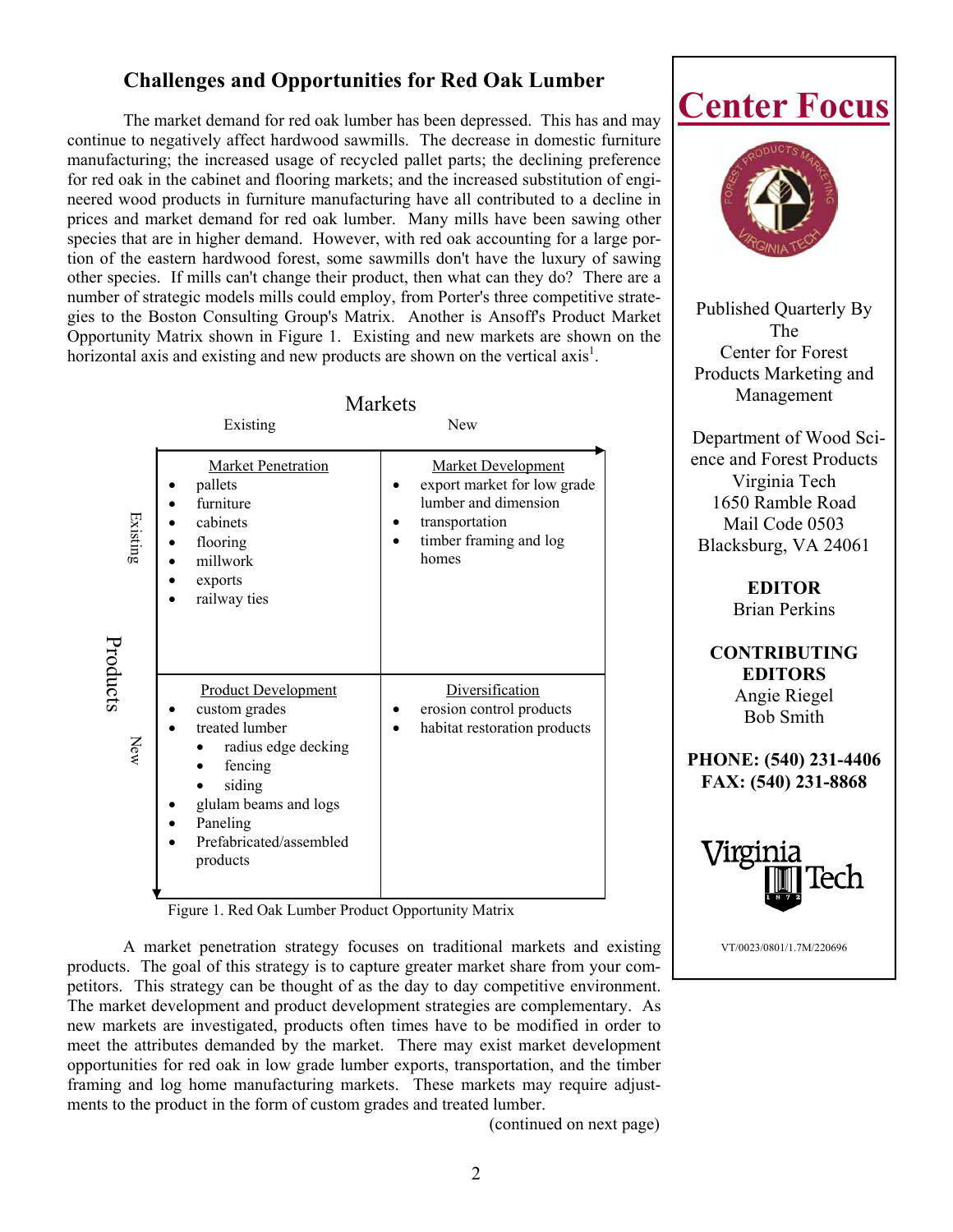#### **Challenges and Opportunities for Red Oak Lumber (continued)**

 One good example of product and market development research was the Wood In Transportation Program (www.fs.fed.us/na/wit/index.html). The research that was enabled by the funding that this program provided, resulted in many significant achievements a few of which pertain specifically to red oak. Shedlauskas et al.<sup>2</sup> concluded that high strength glulam red oak beams using No. 2 lumber were feasible. McDonald et al.<sup>3</sup> reported the yield of No. 2 and better lumber from red oak cants as  $43\%$  and  $59\%$  from graded switch ties. Wacker and Cesa<sup>4</sup> reported that the primary factor for constructing numerous timber bridges is their acceptance by state transportation departments. Unfortunately, this program is no longer being funded. The hardwood lumber industry and specifically red oak lumber demand could benefit from a renewed research, development, and promotion effort focusing on hardwood utilization in the transportation sector.

 The treated lumber products suggested with a product development strategy obviously wouldn't be treated with creosote. Wood acetylation is a totally organic wood modification process in which acetic anhydride reacts with the hydroxyl groups (OH) in wood to form an ester<sup>5</sup>. The acetylated wood has greater dimensional stability; is decay resistant; has increased UV protection; and there are minimal or no adverse affects on machining, gluing, strength, or color<sup>6</sup>. The Europeans have acetylated scots pine, radiata pine, poplar and european beech with good results. In fact BSW Timber, a British lumber manufacturer, has announced that it will start distributing acetylated wood, trade named Accoya, made by Titan Wood. According to Rowell<sup>7</sup>, most chemical modification research in the U.S. has been performed on southern pine, ponderosa pine, douglas fir, hard maple and birch. Some research into red oak acetylation has been performed but not recently<sup>8</sup>. The wood modification process holds great promise in terms of market potential and positive environmental benefits.

 A diversification strategy requires moving into new markets with new products. This clearly entails greater risk and potentially greater returns. Many would argue, rightfully so, that wooden road mats are not a new market. I would characterize wooden road mats as an erosion control product which is a relatively new, niche market for wood. Wooden road mats are used for logging, pipeline, oil and gas, utilities and construction roads in lieu of gravel. Unfortunately, little information is available about the size or growth potential of this market. An innovative company, called Forest Concepts (www.forestconcepts.com), has pioneered the use of habitat restoration products which are made from small diameter timber. This business model should be investigated for its applicability to red oak and used to restore abandon mine lands or other areas in the East.

 As everyone has become well aware, hardwood lumber markets are global and dynamic. As part of this transition, industry must become more dynamic and more global and we must continue to research and develop new markets and new products.

#### References

- 1. Ansoff, H. Igor., 1965. Corporate Strategy. Mc-Graw Hill. New York pp. 241
- 2. Shedlauskas, J.P., Manbeck, H.B., Janowiak, J.J., Hernandez, R., Moody, R.C., Labosky Jr., P., and Blankenhorn, P.R., 1996. Efficient Use of Red Oak for Glued-Laminated Beams. Transactions of the American Society of Agricultural Engineers. Vol. 39(1): 203-209.
- 3. McDonald, K.A., Hassler, C.C., Hawkins, J.E., and Pahl, T.L., 1996. Hardwood Structural Lumber from Log Heart Cants. Forest Products Journal. 46(6): 55-62.
- 4. Wacker, J.P. and Cesa, E., 2005. Hardwoods for Timber Bridges: A National Program Emphasis by the USDA Forest Ser vice. Wood Design Focus. Vol. 15 No. 2. Summer 2005. pp. 7-10.
- 5. Rowell, R.M., 2004. Chemical Modification. In: Encyclopedia of Forest Sciences. Eds: J. Burley, J. Evans, and J. A Youngquist. pp. 1269-1274.
- 6. Anonymous, 2004. Properties. TitanWood. http://www.titanwood.com/contents/comparisons. Accessed June 8, 2006.
- 7. Rowell, R.M., 1983. Chemical Modification of Wood. In: Commonwealth Forestry Bureau. Forest Products Abstracts. Review Article. December. Vol. 6. No. 12. pp. 363-382.
- 8. Rowell, R.M, 2006. Personal Communication.